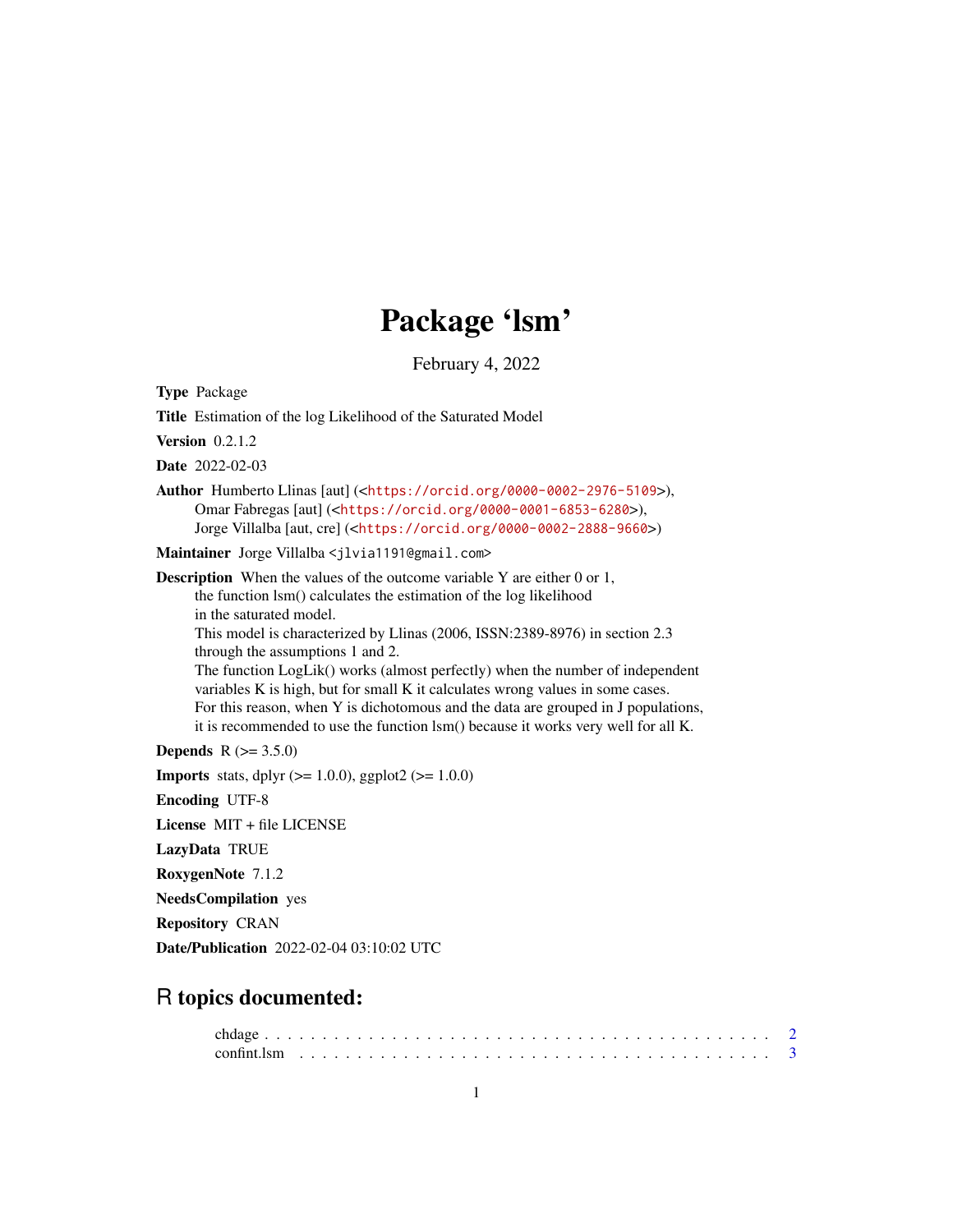#### <span id="page-1-0"></span> $2 \t**chdiag**$

| Index |  |  |  |  |  |  |  |  |  |  |  |  |  |  |  |  |  |  |  | 16 |
|-------|--|--|--|--|--|--|--|--|--|--|--|--|--|--|--|--|--|--|--|----|

chdage *Coronary Heart Disease Study*

# Description

Coronary Heart Disease Study

# Usage

chdage

# Format

A data frame with 100 observations on the following 3 variables.

ID identification code

AGE age in years

CHD presence (1) or absence (0) of evidence of significant coronary heart disease

# References

Hosmer, D. (2013). Wiley Series in Probability and Statistics Ser. : Applied Logistic Regression (3). New York: John Wiley & Sons, Incorporated.

# Examples

```
# data(chdage)
# maybe str(chdage) ; plot(chdage) ...
```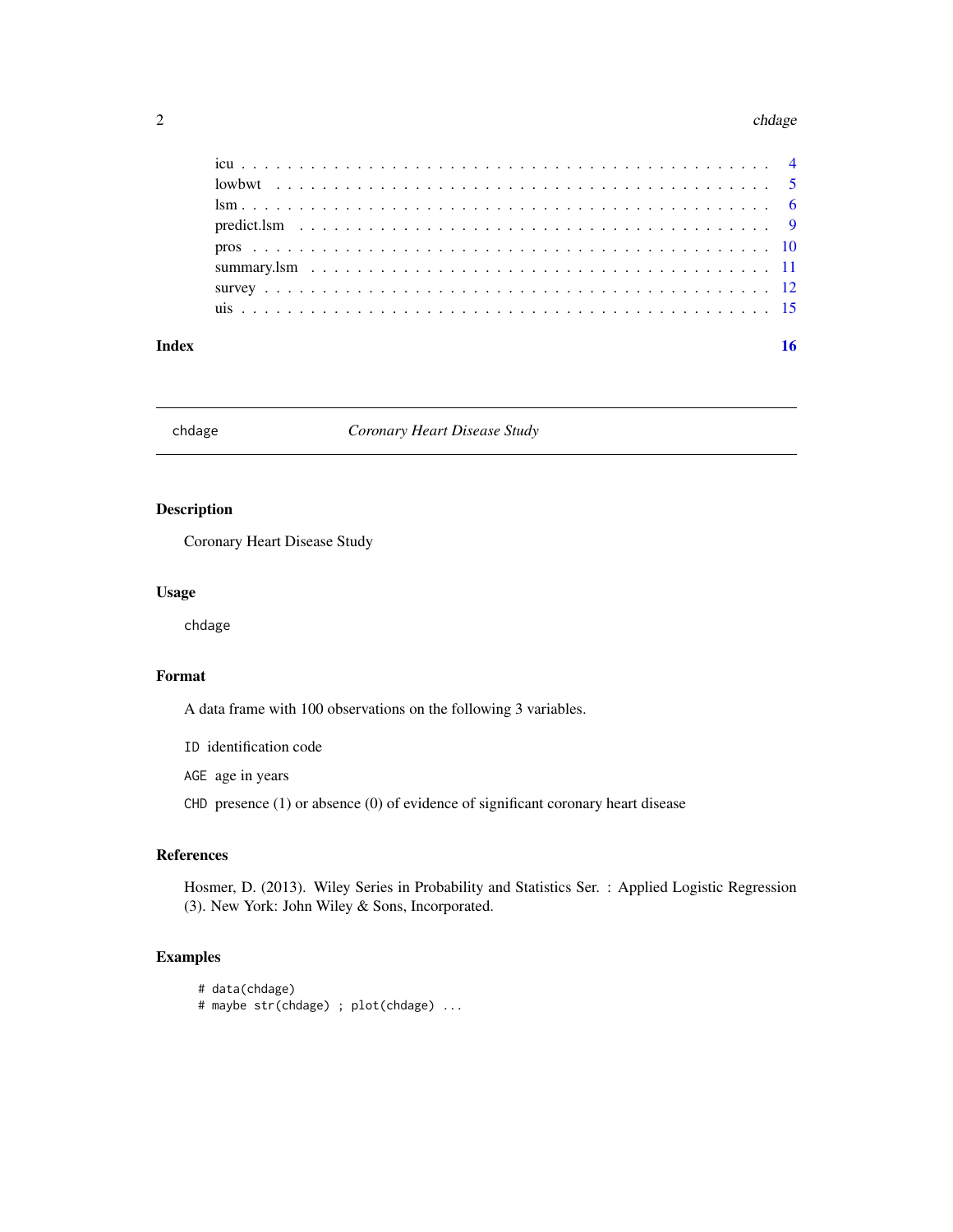<span id="page-2-0"></span>

# Description

Provides a confint method for lsm objects.

# Usage

```
## S3 method for class 'lsm'
confint(object, parm, level = 0.95, ...)
```
# Arguments

| object | The type of prediction required. The default is on the scale of the linear predic-<br>tors. The alternative response gives the predicted probabilities. |
|--------|---------------------------------------------------------------------------------------------------------------------------------------------------------|
| parm   | further arguments passed to or from other methods.                                                                                                      |
| level  | The type of prediction required. The default is on the scale of the linear predic-<br>tors. The alternative response gives the predicted probabilities. |
|        | further arguments passed to or from other methods.                                                                                                      |

# Details

confint Method for lsm

The saturated model is characterized by the assumptions 1 and 2 presented in section 2.3 by Llinas (2006, ISSN:2389-8976).

# Value

lsm returns an object of class "lsm".

An object of class "lsm" is a list containing at least the following components:

| object | a lsm object          |
|--------|-----------------------|
| parm   | parameter             |
| level  | confidence levels     |
|        | additional parameters |

#### Author(s)

Jorge Villalba Acevedo [cre, aut], Cartagena-Colombia.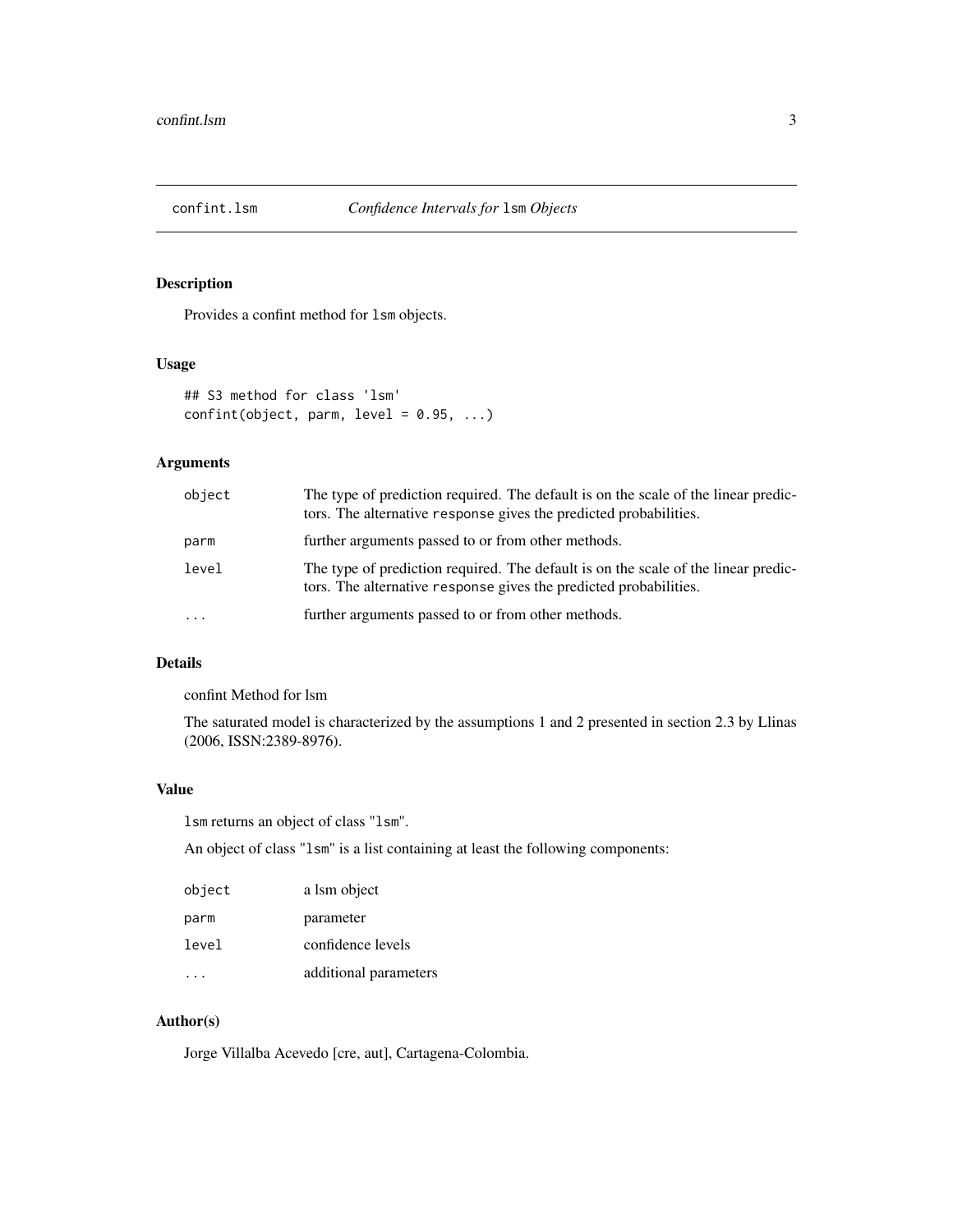#### <span id="page-3-0"></span>References

[1] Humberto Jesus Llinas. (2006). Accuracies in the theory of the logistic models. Revista Colombiana De Estadistica,29(2), 242-244.

[2] Hosmer, D. (2013). Wiley Series in Probability and Statistics Ser. : Applied Logistic Regression (3). New York: John Wiley & Sons, Incorporated.

[3] Chambers, J. M. and Hastie, T. J. (1992) Statistical Models in S. Wadsworth & Brooks/Cole.

#### Examples

```
#Hosmer, D. (2013) page 3: Age and coranary Heart Disease (CHD) Status of 20 subjects:
#AGE <- c(20, 23, 24, 25, 25, 26, 26, 28, 28, 29, 30, 30, 30, 30, 30, 30, 30, 32, 33, 33)
#CHD <- c(0, 0, 0, 0, 1, 0, 0, 0, 0, 0, 0, 0, 0, 0, 0, 1, 0, 0, 0, 0)
# data <- data.frame (CHD, AGE)
# Ela <- lsm(CHD ~ AGE, family = binomial, data)
# summary(Ela)
```
icu *icu*

## **Description**

icu

#### Usage

icu

#### Format

A data frame with 200 observations on the following 21 variables.

ID a numeric vector

STA a numeric vector

AGE a numeric vector

GENDER a numeric vector

RACE a numeric vector

SER a numeric vector

- CAN a numeric vector
- CRN a numeric vector
- INF a numeric vector
- CPR a numeric vector
- SYS a numeric vector
- HRA a numeric vector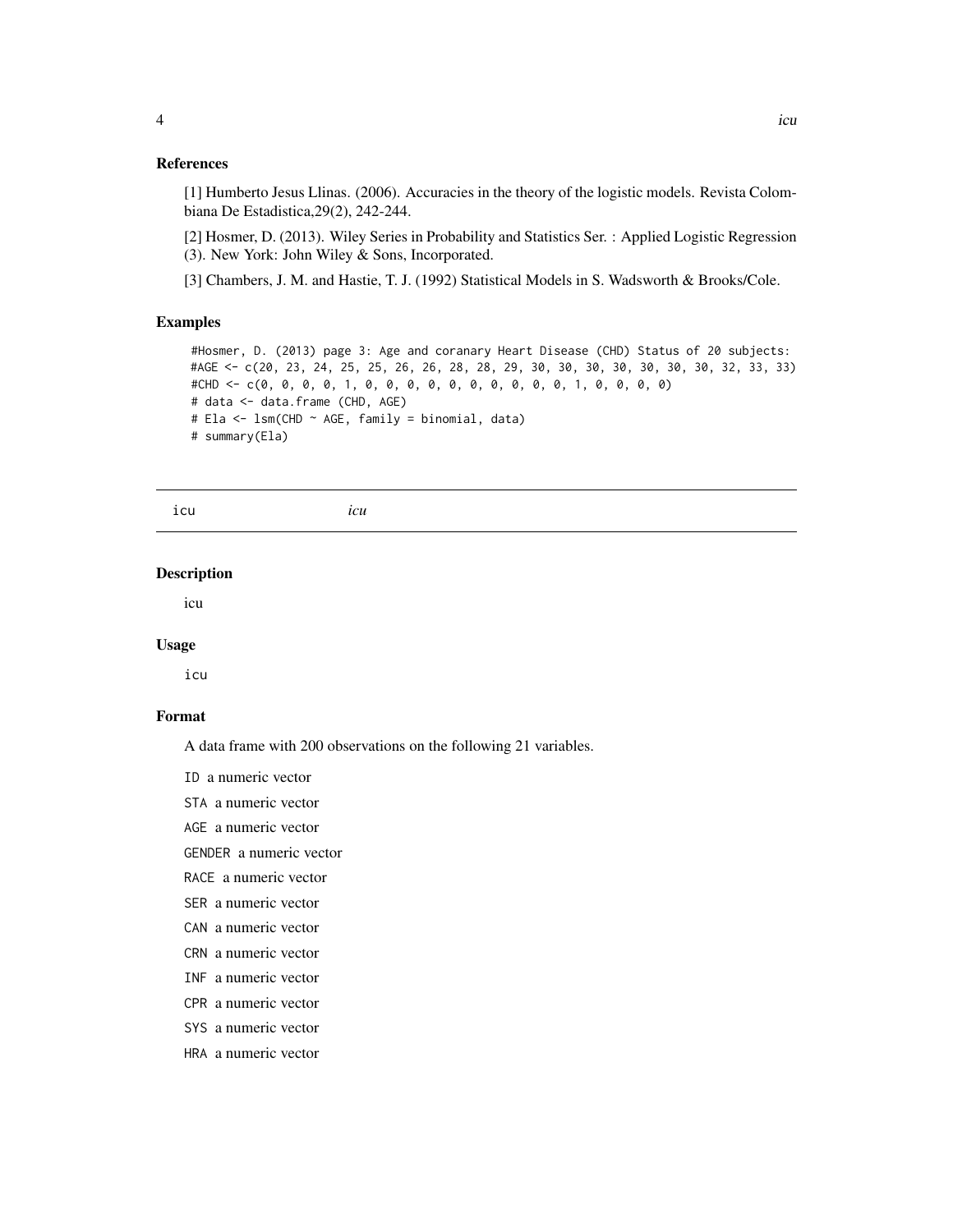#### <span id="page-4-0"></span>lowbwt 5

PRE a numeric vector TYP a numeric vector FRA a numeric vector PO2 a numeric vector PH a numeric vector PCO a numeric vector BIC a numeric vector CRE a numeric vector

LOC a numeric vector

# References

Hosmer, D. (2013). Wiley Series in Probability and Statistics Ser. : Applied Logistic Regression (3). New York: John Wiley & Sons, Incorporated.

# Examples

# data(icu) # maybe str(icu) ; plot(icu) ...

lowbwt *lowbwt*

## Description

lowbwt

# Usage

lowbwt

# Format

A data frame with 189 observations on the following 11 variables.

ID a numeric vector

SMOKE a numeric vector

RACE a numeric vector

AGE a numeric vector

- LWT a numeric vector
- BWT a numeric vector
- LOW a numeric vector

PTL a numeric vector

HT a numeric vector

UI a numeric vector

FTV a numeric vector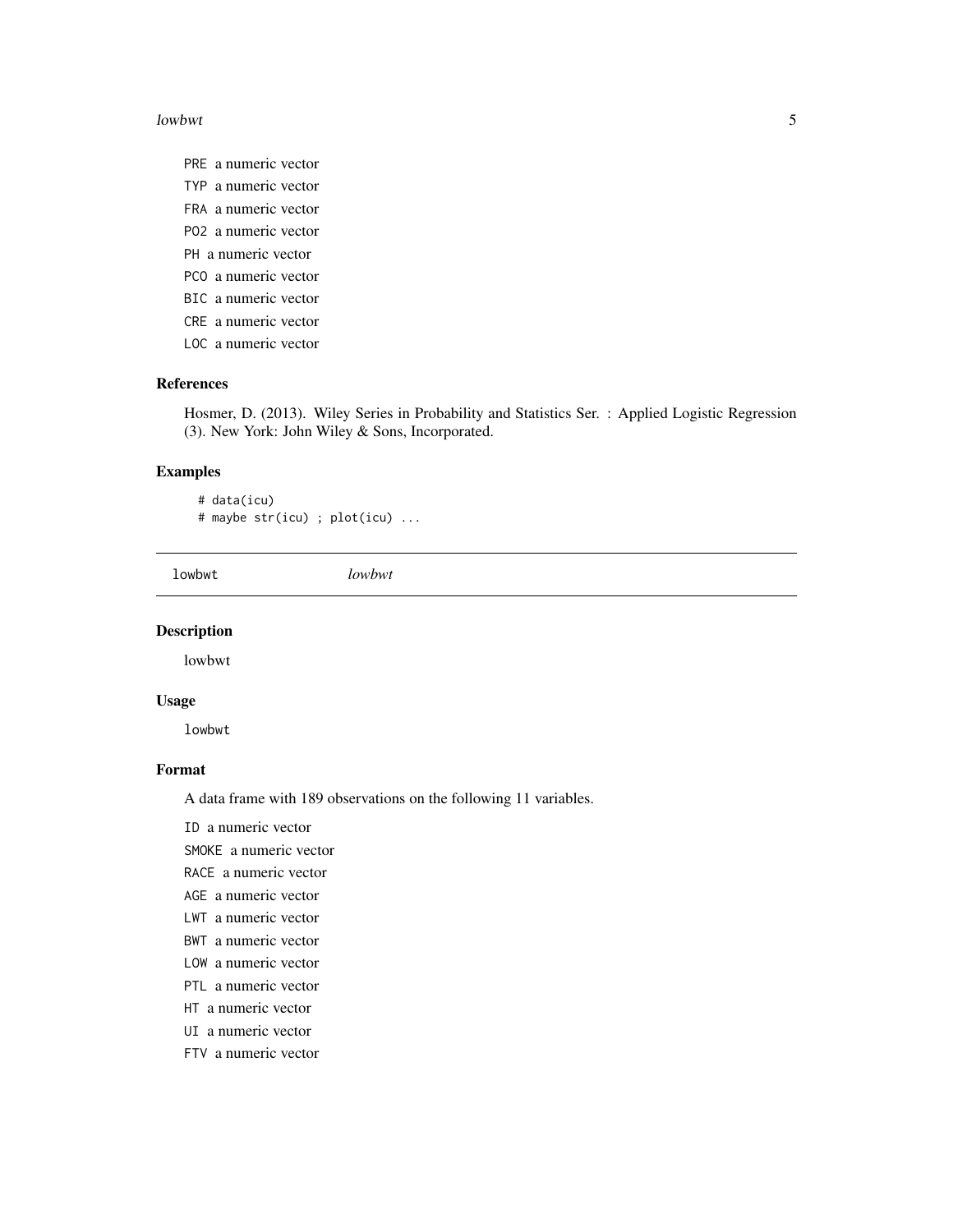#### <span id="page-5-0"></span>References

Hosmer, D. (2013). Wiley Series in Probability and Statistics Ser. : Applied Logistic Regression (3). New York: John Wiley & Sons, Incorporated.

#### Examples

```
# data(lowbwt)
# maybe str(lowbwt) ; plot(lowbwt) ...
```
lsm *Estimation of the log Likelihood of the Saturated Model*

#### Description

When the values of the outcome variable  $Y$  are either 0 or 1, the function 1sm() calculates the estimation of the log likelihood in the saturated model. This model is characterized by Llinas (2006, ISSN:2389-8976) in section 2.3 through the assumptions 1 and 2. If Y is dichotomous and the data are grouped in J populations, it is recommended to use the function lsm() because it works very well for all K.

# Usage

lsm(formula, family = binomial, data = environment(formula))

#### Arguments

| formula | An expression of the form $y \sim$ model, where y is the outcome variable (binary<br>or dichotomous: its values are $0$ or $1$ ).                                                                                                                                                    |
|---------|--------------------------------------------------------------------------------------------------------------------------------------------------------------------------------------------------------------------------------------------------------------------------------------|
| family  | an optional funtion for example binomial.                                                                                                                                                                                                                                            |
| data    | an optional data frame, list or environment (or object coercible by as data frame<br>to a data frame) containing the variables in the model. If not found in data, the<br>variables are taken from environment (formula), typically the environment from<br>which $lsm()$ is called. |

#### Details

Estimation of the log Likelihood of the Saturated Model

The saturated model is characterized by the assumptions 1 and 2 presented in section 2.3 by Llinas (2006, ISSN:2389-8976).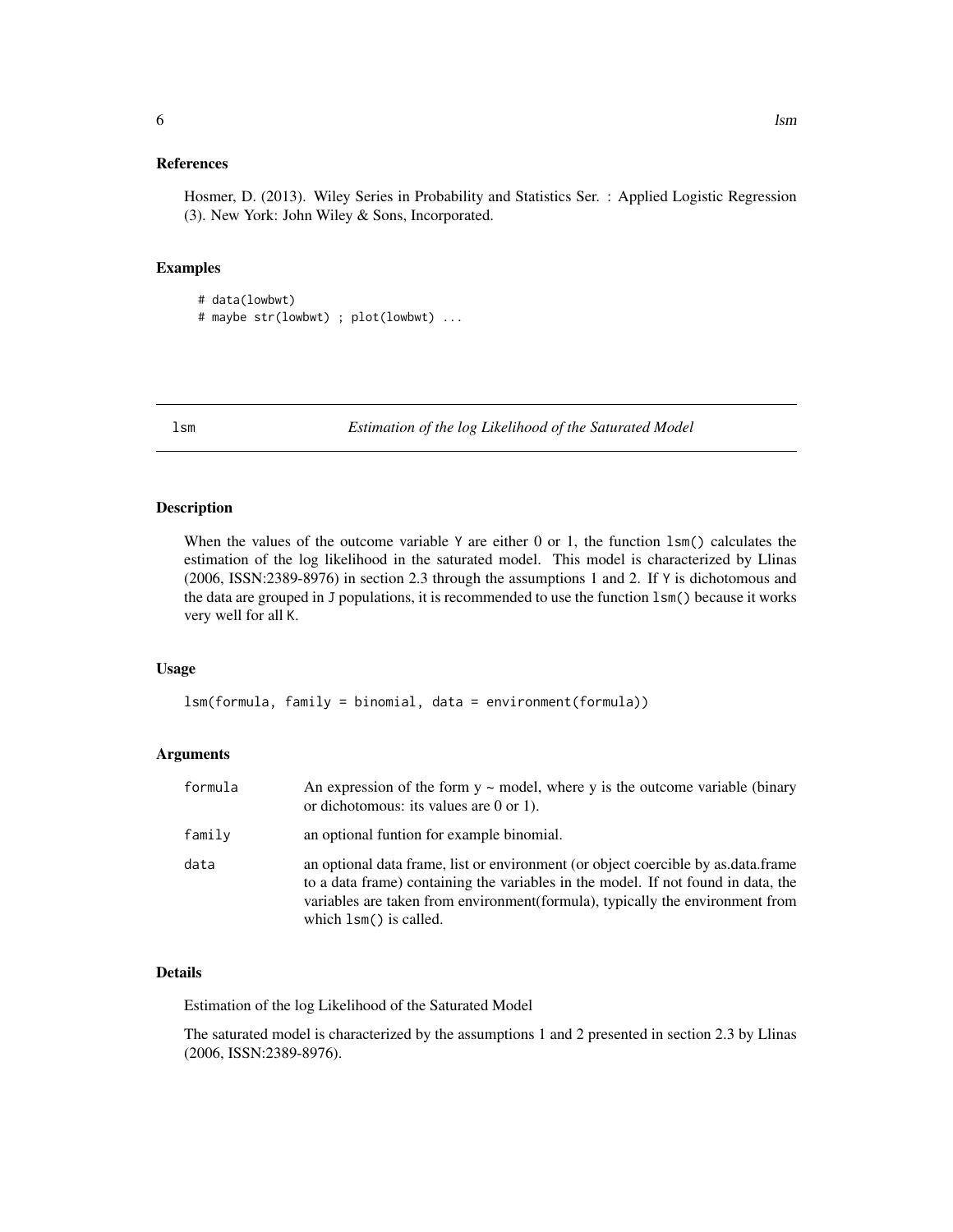| Ism |  |
|-----|--|
|     |  |

# Value

lsm returns an object of class "lsm".

An object of class "lsm" is a list containing at least the following components:

| coefficients          | Vector of coefficients estimations.                                                                     |
|-----------------------|---------------------------------------------------------------------------------------------------------|
| Std.Error             | Vector of the coefficients's standard error.                                                            |
| ExpB                  | Vector with the exponential of the coefficients.                                                        |
| Wald                  | Value of the Wald statistic.                                                                            |
| DF                    | Degree of freedom for the Chi-squared distribution.                                                     |
| P.value               | P-value with the Chi-squared distribution.                                                              |
| Log_Lik_Complete      |                                                                                                         |
|                       | Estimation of the log likelihood in the complete model.                                                 |
| Log_Lik_Null          | Estimation of the log likelihood in the null model.                                                     |
| Log_Lik_Logit         | Estimation of the log likelihood in the logistic model.                                                 |
| Log_Lik_Saturate      |                                                                                                         |
|                       | Estimation of the log likelihood in the saturate model.                                                 |
| Populations           | Number of populations in the saturated model.                                                           |
| Dev_Null_vs_Logit     |                                                                                                         |
|                       | Value of the test statistic (Hypothesis: null vs logistic models).                                      |
| Dev_Logit_vs_Complete |                                                                                                         |
|                       | Value of the test statistic (Hypothesis: logistic vs complete models).                                  |
| Dev_Logit_vs_Saturate |                                                                                                         |
|                       | Value of the test statistic (Hypothesis: logistic vs saturated models).                                 |
| Df_Null_vs_Logit      |                                                                                                         |
|                       | Degree of freedom for the test statistic's distribution (Hypothesis: null vs logis-<br>tic models).     |
| Df_Logit_vs_Complete  |                                                                                                         |
|                       | Degree of freedom for the test statistic's distribution (Hypothesis: logistic vs<br>saturated models).  |
| Df_Logit_vs_Saturate  |                                                                                                         |
|                       | Degree of freedom for the test statistic's distribution (Hypothesis: Logistic vs<br>saturated models)   |
| P.v_Null_vs_Logit     |                                                                                                         |
|                       | p-values for the hypothesis test: null vs logistic models.                                              |
| P.v_Logit_vs_Complete |                                                                                                         |
|                       | p-values for the hypothesis test: logistic vs complete models.                                          |
| P.v_Logit_vs_Saturate |                                                                                                         |
|                       | p-values for the hypothesis test: logistic vs saturated models.                                         |
| Logit                 | Vector with the log-odds.                                                                               |
| p_hat                 | Vector with the probabilities that the outcome variable takes the value 1, given<br>the jth population. |
| odd                   | Vector with the values of the odd in each jth population.                                               |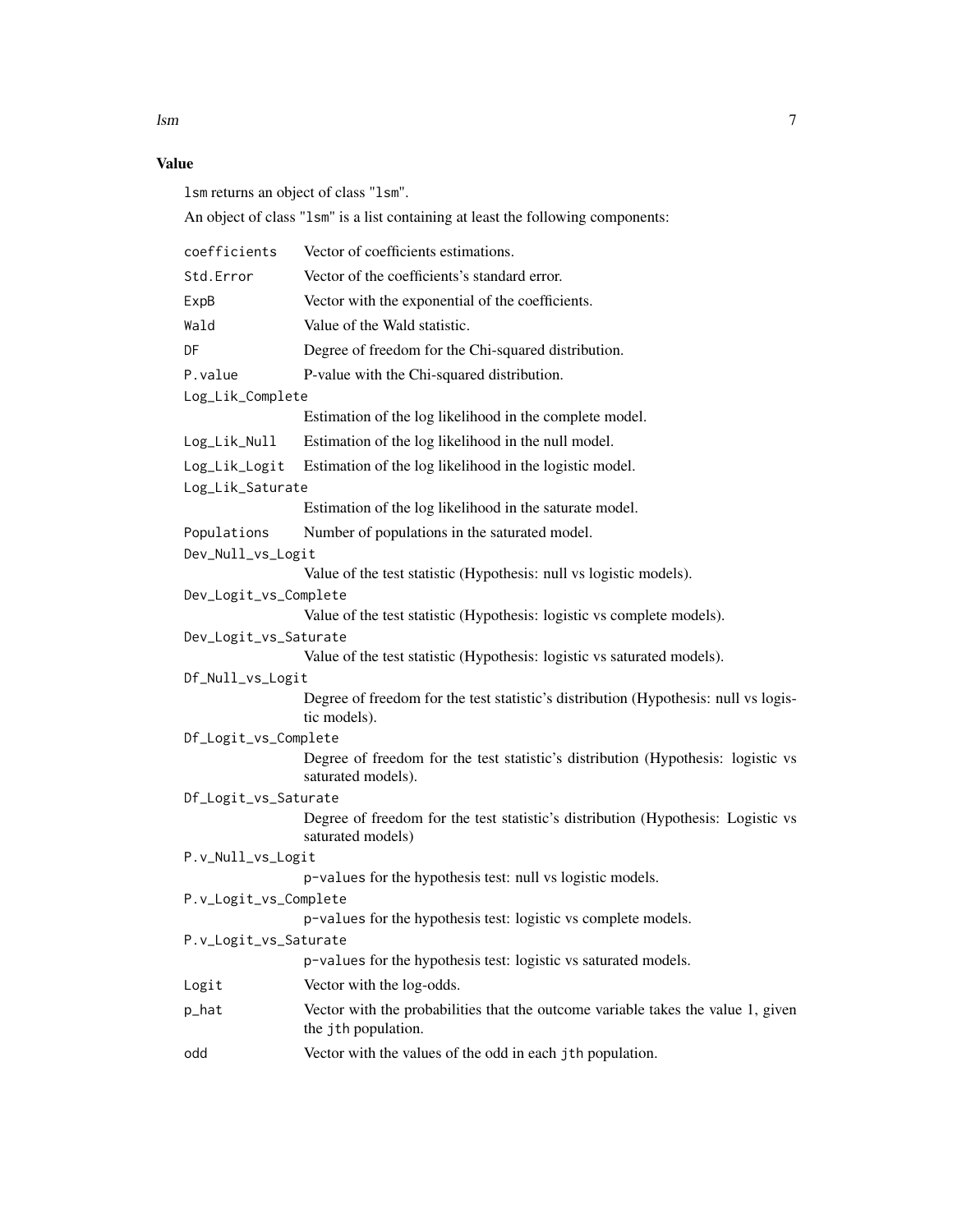| 0R       | Vector with the values of the odd ratio for each coefficient of the variables.               |
|----------|----------------------------------------------------------------------------------------------|
| $z_{-}j$ | Vector with the values of each Zj (the sum of the observations in the jth popu-<br>lation).  |
| $n_{-}j$ | Vector with the nj (the number of the observations in each jth population).                  |
| $p_{-}j$ | Vector with the estimation of each pj (the probability of success in the jth<br>population). |
| $v_j$    | Vector with the variance of the Bernoulli variables in the jth population.                   |
| $m_j$    | Vector with the expected values of Z i in the jth population.                                |
| $V_{-}j$ | Vector with the variances of Zj in the jth population.                                       |
| V        | Variance and covariance matrix of Z, the vector that contains all the Zj.                    |
| $S_p$    | Score vector in the saturated model.                                                         |
| $I_p$    | Information matrix in the saturated model.                                                   |
| $Zast_i$ | Vector with the values of the standardized variable of Zj.                                   |
| mcov     | Variance and covariance matrix for coefficient estimates.                                    |
| mcor     | Correlation matrix for coefficient estimates.                                                |
| Esm      | Estimates in the saturated model.                                                            |
| Elm      | Estimates in the logistic model.                                                             |

#### Author(s)

Humberto Llinas Solano [aut], Universidad del Norte, Barranquilla-Colombia \ Omar Fabregas Cera [aut], Universidad del Norte, Barranquilla-Colombia \ Jorge Villalba Acevedo [cre, aut], Universidad Tecnológica de Bolívar, Cartagena-Colombia.

#### References

[1] Humberto Jesus Llinas. (2006). Accuracies in the theory of the logistic models. Revista Colombiana De Estadistica,29(2), 242-244.

[2] Hosmer, D. (2013). Wiley Series in Probability and Statistics Ser. : Applied Logistic Regression (3). New York: John Wiley & Sons, Incorporated.

[3] Chambers, J. M. and Hastie, T. J. (1992) Statistical Models in S. Wadsworth & Brooks/Cole.

# Examples

# Hosmer, D. (2013) page 3: Age and coranary Heart Disease (CHD) Status of 20 subjects:

#library(lsm)

#AGE <- c(20,23,24,25,25,26,26,28,28,29,30,30,30,30,30,30,30,32,33,33) #CHD <- c(0,0,0,0,1,0,0,0,0,0,0,0,0,0,0,1,0,0,0,0)

#data <- data.frame (CHD, AGE ) #lsm(CHD ~ AGE , family=binomial, data)

## For more ease, use the following notation.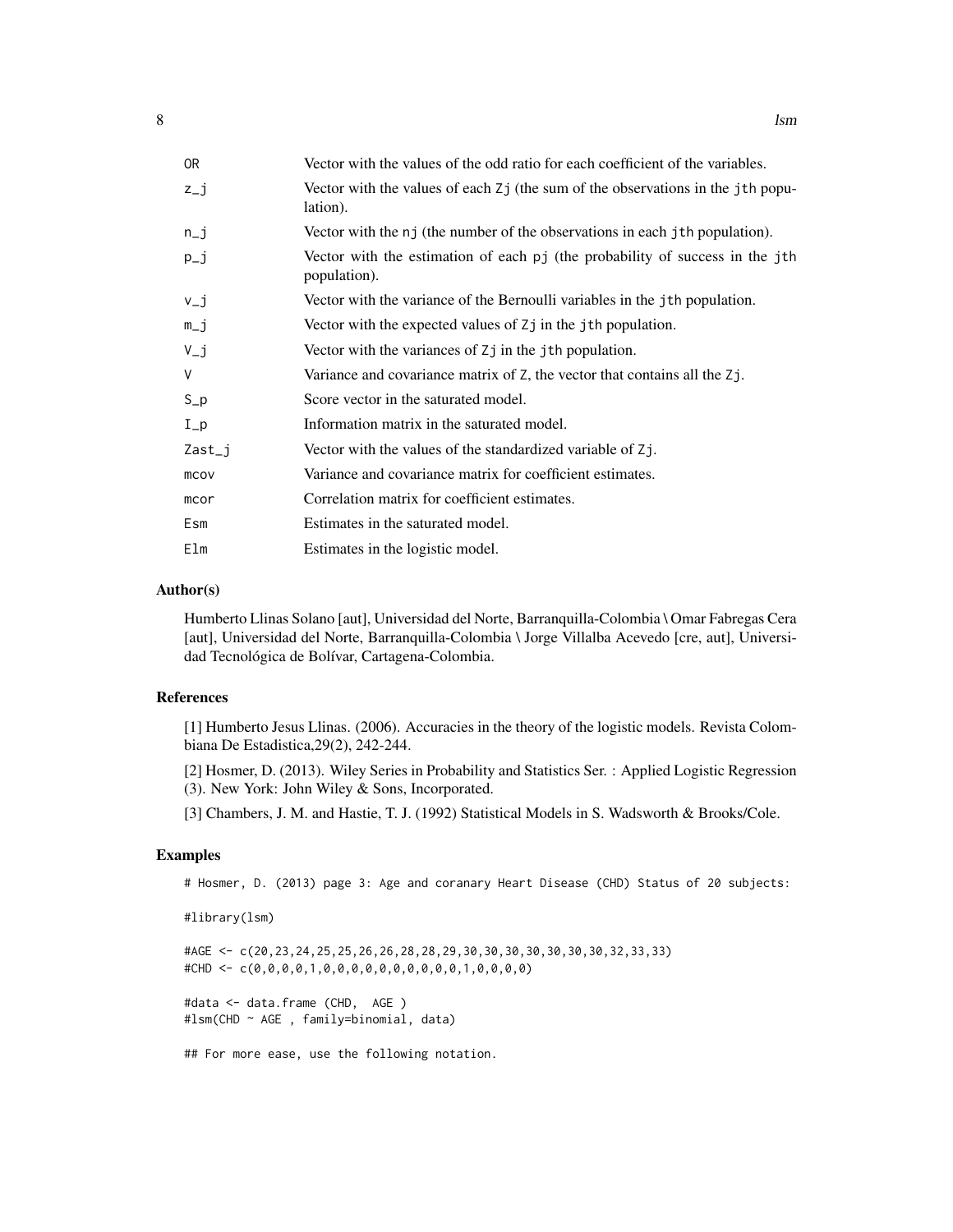# <span id="page-8-0"></span>predict.lsm 9

```
#lsm(y~., data)
# Other case.
#y <- c(1, 0, 1, 0, 1, 1, 1, 1, 0, 0, 1, 1)
#x1 <- c(2, 2, 2, 5, 5, 5, 5, 8, 8, 11, 11, 11)
#data <- data.frame (y, x1)
#ELAINYS <-lsm(y ~ x1, family=binomial, data)
#summary(ELAINYS)
# Other case.
#y <- as.factor(c(1, 0, 1, 0, 1, 1, 1, 1, 0, 0, 1, 1))
#x1 <- as.factor(c(2, 2, 2, 5, 5, 5, 5, 8, 8, 11, 11, 11))
#data <- data.frame (y, x1)
#ELAINYS1 <-lsm(y ~ x1, family=binomial, data)
#confint(ELAINYS1)
```
predict.lsm *Predict Method for* lsm *Objects*

# Description

Obtains predictions from a fitted lsm object.

# Usage

```
## S3 method for class 'lsm'
predict(
 object,
 newdata,
  type = c("link", "response", "odd"),
  interval = c("none", "confidence", "prediction", "odd"),
 level = 0.95,
  ...
\mathcal{L}
```
# Arguments

| object  | A fitted object of class 1sm.                                                                                                                           |
|---------|---------------------------------------------------------------------------------------------------------------------------------------------------------|
| newdata | Optionally, a data frame in which to look for variables with which to predict. If<br>omitted, the fitted linear predictors are used.                    |
| type    | The type of prediction required. The default is on the scale of the linear predic-<br>tors. The alternative response gives the predicted probabilities. |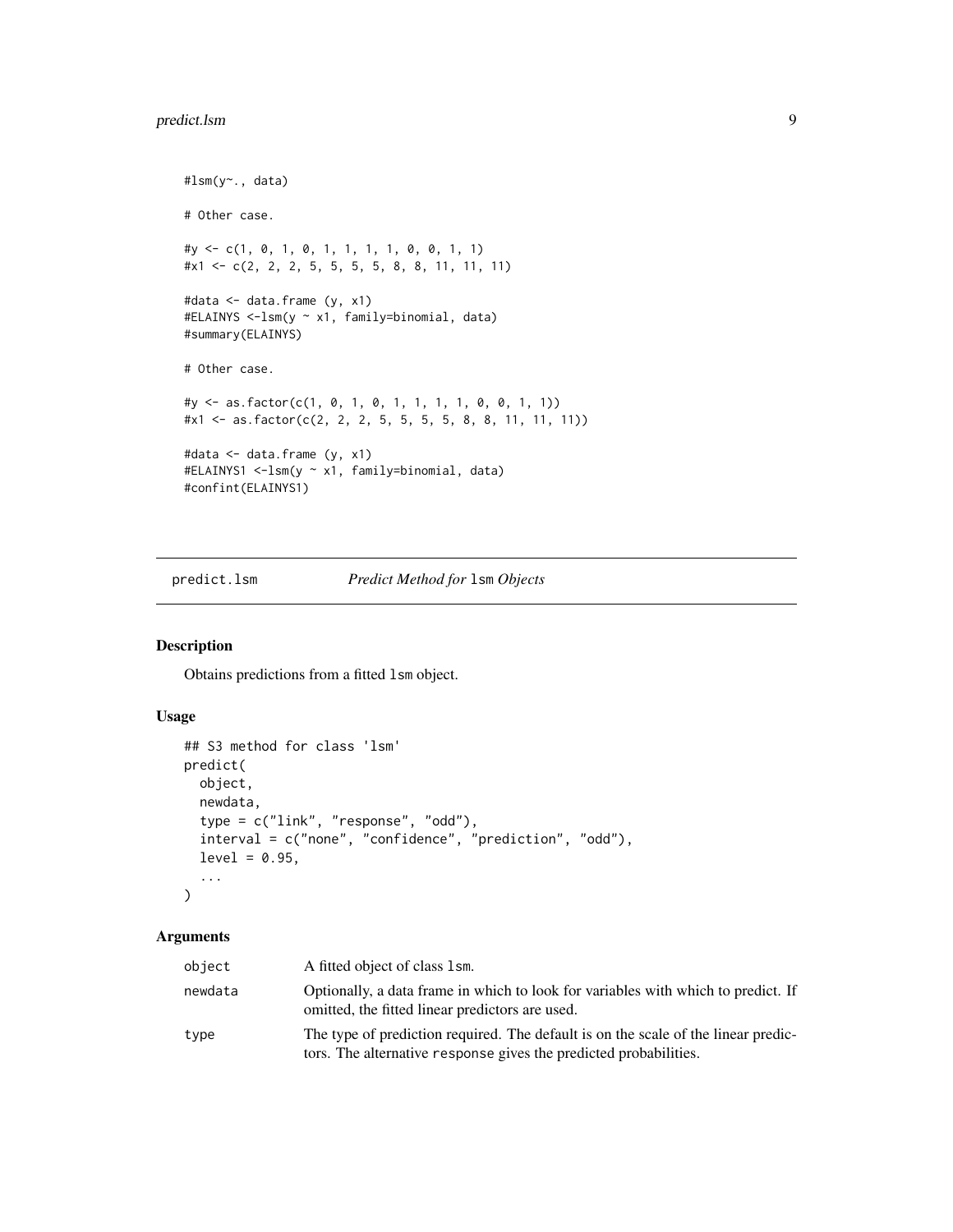<span id="page-9-0"></span>

| interval                | gives the                                          |
|-------------------------|----------------------------------------------------|
| level                   | gives the                                          |
| $\cdot$ $\cdot$ $\cdot$ | further arguments passed to or from other methods. |

# Details

Predict Method for lsm Fits

# Value

A vector or matrix of predictions. following components:

pros *pros* Description pros Usage pros Format A data frame with 380 observations on the following 9 variables. ID a numeric vector CAPSULE a numeric vector AGE a numeric vector RACE a numeric vector

DPROS a numeric vector

DCAPS a numeric vector

PSA a numeric vector

VOL a numeric vector

GLEASON a numeric vector

# References

Hosmer, D. (2013). Wiley Series in Probability and Statistics Ser. : Applied Logistic Regression (3). New York: John Wiley & Sons, Incorporated.

# Examples

# data(pros) # maybe str(pros) ; plot(pros) ...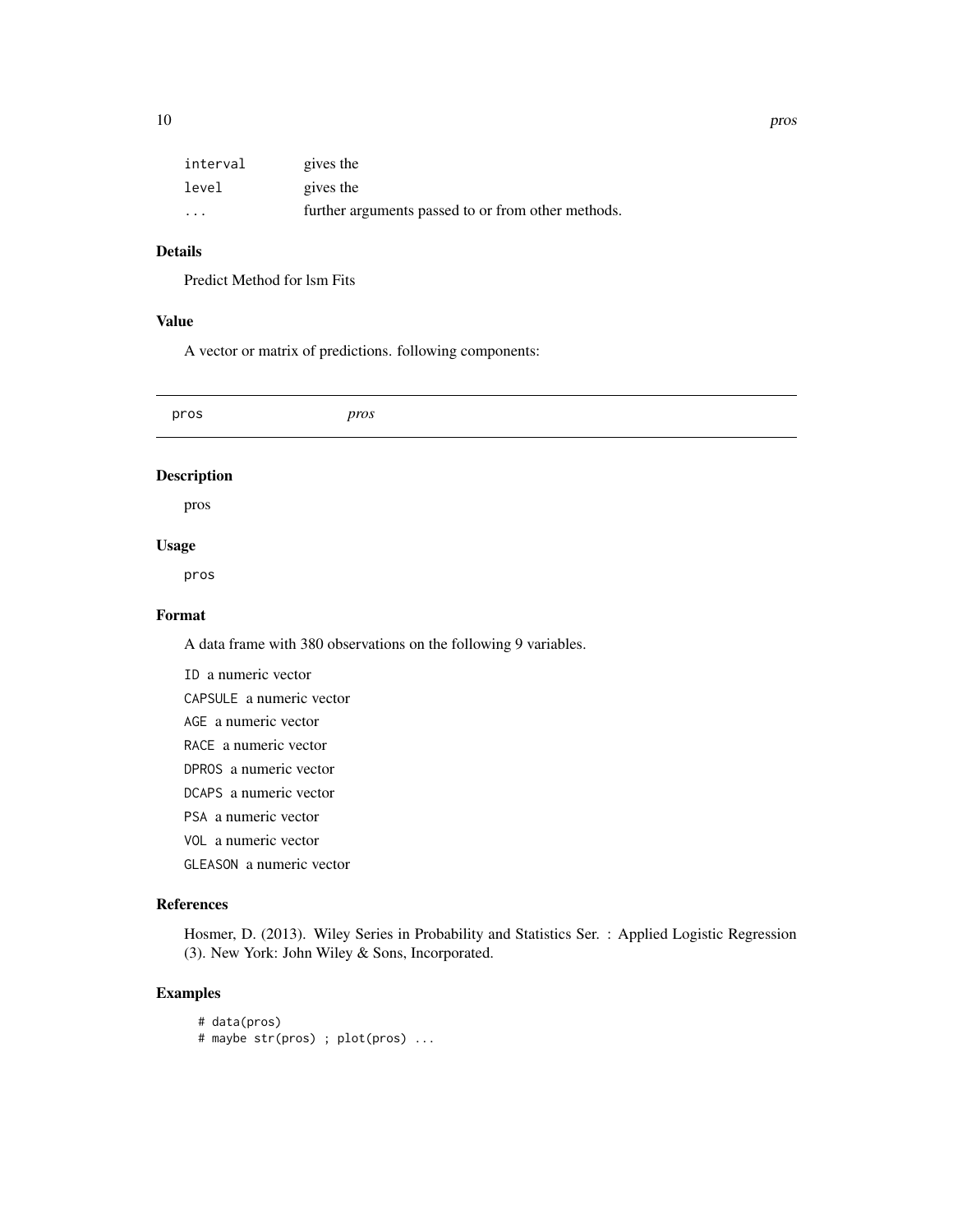<span id="page-10-0"></span>

# Description

Provides a summary method for lsm objects.

#### Usage

```
## S3 method for class 'lsm'
summary(object, ...)
```
# Arguments

| object                  | An expression of the form $y \sim$ model, where y is the outcome variable (binary<br>or dichotomous: its values are $0$ or $1$ ). |
|-------------------------|-----------------------------------------------------------------------------------------------------------------------------------|
| $\cdot$ $\cdot$ $\cdot$ | further arguments passed to or from other methods.                                                                                |

# Details

summary Method for lsm

The saturated model is characterized by the assumptions 1 and 2 presented in section 2.3 by Llinas (2006, ISSN:2389-8976).

#### Value

An object of class "lsm" is a list containing at least the following components:

| object            | a 1sm object          |
|-------------------|-----------------------|
| $\cdot\cdot\cdot$ | additional parameters |

# Author(s)

Jorge Villalba Acevedo [cre, aut], Cartagena-Colombia.

# References

[1] Humberto Jesus Llinas. (2006). Accuracies in the theory of the logistic models. Revista Colombiana De Estadistica,29(2), 242-244.

[2] Hosmer, D. (2013). Wiley Series in Probability and Statistics Ser. : Applied Logistic Regression (3). New York: John Wiley & Sons, Incorporated.

[3] Chambers, J. M. and Hastie, T. J. (1992) Statistical Models in S. Wadsworth & Brooks/Cole.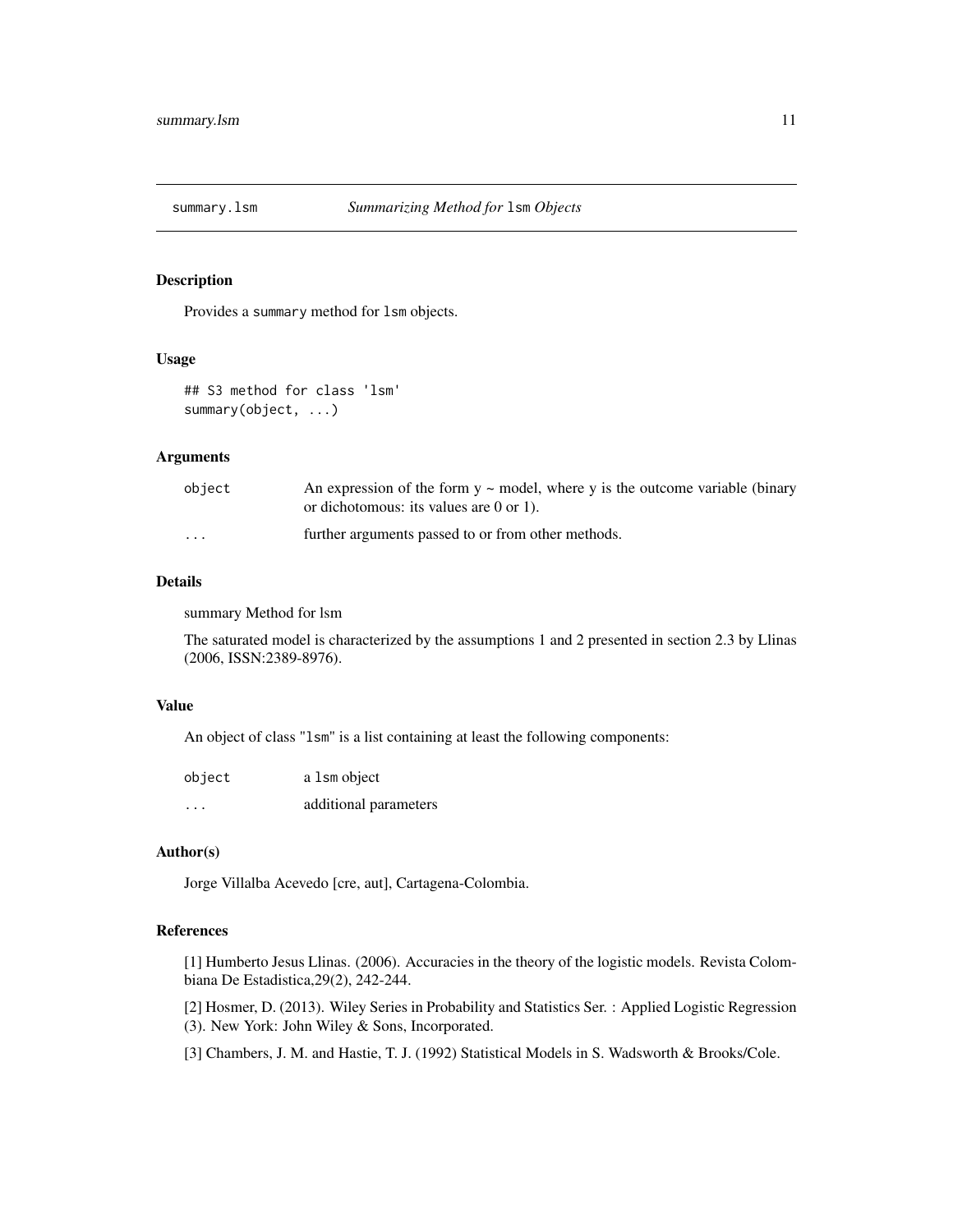#### <span id="page-11-0"></span>Examples

```
#Hosmer, D. (2013) page 3: Age and coranary Heart Disease (CHD) Status of 20 subjects:
#AGE <- c(20, 23, 24, 25, 25, 26, 26, 28, 28, 29, 30, 30, 30, 30, 30, 30, 30, 32, 33, 33)
#CHD <- c(0, 0, 0, 0, 1, 0, 0, 0, 0, 0, 0, 0, 0, 0, 0, 1, 0, 0, 0, 0)
# data <- data.frame (CHD, AGE)
# Ela <- lsm(CHD ~ AGE, family = binomial, data)
# summary(Ela)
```
survey *survey*

#### **Description**

The data was collected by applying a survey to a sample of university students.

#### Usage

survey

#### Format

A data frame (tibble) with 800 observations and 66 variables, which are described below:

Observation Student.

ID Identification code.

Gender Gender of the student,  $1 =$  Female;  $2 =$  Male.

- Like What do you do most often in your free time?  $1 =$  Network (Check social networks);  $2 = TV$ (Watch TV).
- Age Age of the student (in years), Numeric vector from 12.0 to 30.0

Smoke Do you smoke?  $0 = No$ ;  $1 = Yes$ .

Height Height of the student (in meters), Numeric vector from 1.50 to 1.90.

Weight Weight of the student (in kilograms), numeric vector from 49 to 120.

BMI Body mass index of the student (kg/m<sup> $\lambda$ </sup>), numeric vector from 14 to 54.

School Type of school students come from,  $1 = \text{Private}$ ;  $2 = \text{Public}$ .

SES Socio-economic stratus of the student,  $1 = Low$ ;  $2 = Medium$ ;  $3 = High$ .

Enrollment What was your type funding to study at the university?  $1 = C$ redit;  $2 = S$ cholarship; 3 = Savings.

Score Percentage of success in a certain test, numeric vector from 0 to 100%

MotherHeight Height of the mother of the student (in meters), numeric vector  $1 =$  Short;  $2 =$ Normal;  $3 =$ Tall.

MotherAge Age of the mother of the student (in years), numeric vector from 39 to 89.

MotherCHD Has your mother had coronary heart disease?  $0 = No$ ;  $1 = Yes$ .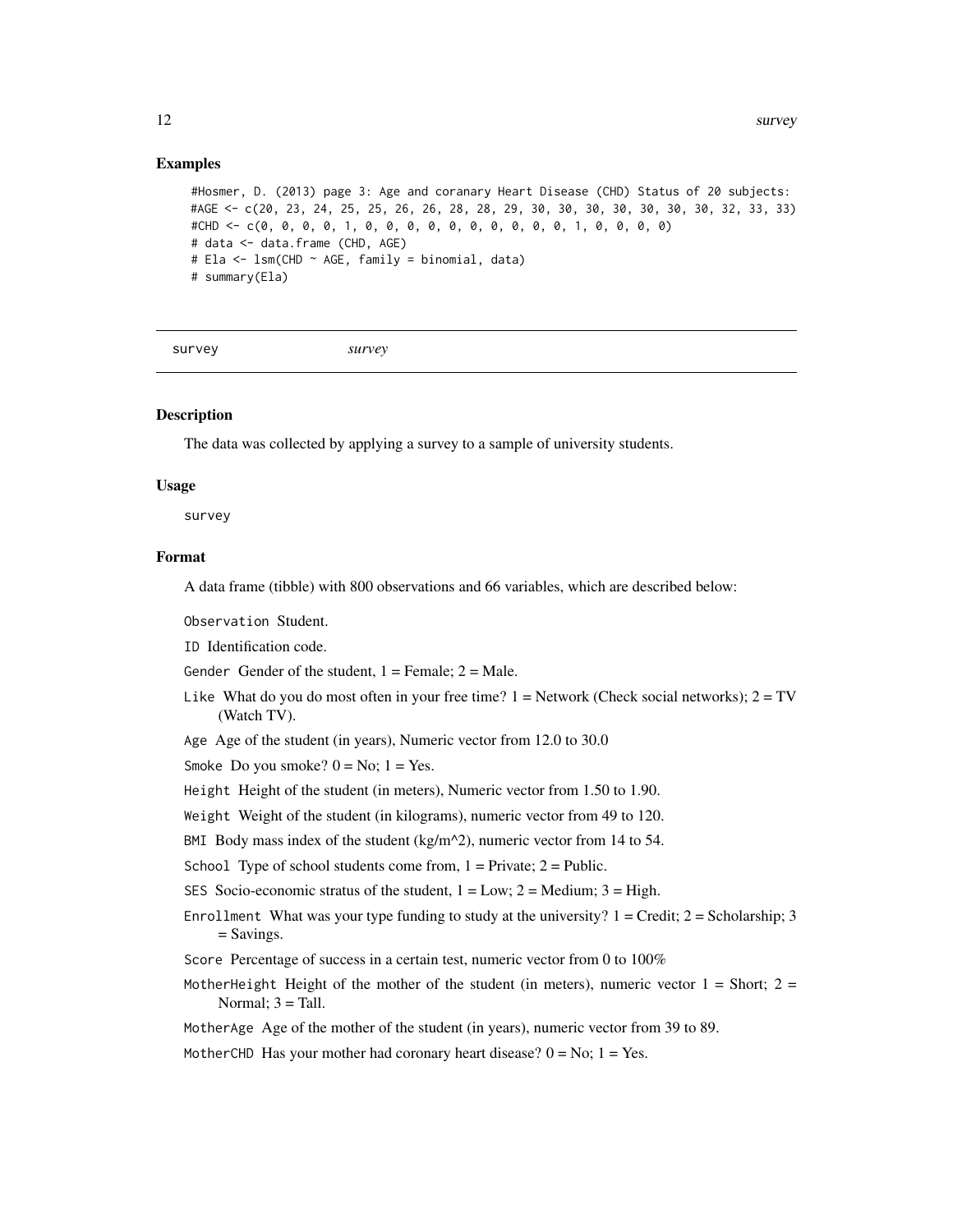- FatherHeight Height of the father of the student (in meters), numeric vector  $1 =$  Short;  $2 =$  Normal;  $3 =$ Tall.
- FatherAge Age of the father of the student (in years), numeric vector from 39 to 89
- FatherCHD Has your fatner had coronary heart diseasea,  $1 = No$ ;  $2 = Yes$ .
- Status Student's academic status at the end of the previous semester,  $1 =$  Distinguished;  $2 =$ Normal; 3 = Regular.
- SemAcum Average of all final grades in the previous semester, numeric vector from 0.0 to 5.0
- Exam1 First exam taken last semester, numeric vector from 0.0 to 5.0
- Exam2 Second exam taken last semester, numeric vector from 0.0 to 5.0
- Exam3 Third exam taken last semester, numeric vector from 0.0 to 5.0
- Exam4 Last exam taken last semester, numeric vector from 0.0 to 5.0
- ExamAcum Sum of the four exams mentioned above, numeric vector from 0.0 to 5.0
- Definitive Average of the four exams mentioned above, numeric vector from 0.0 to 5.0
- Expense Average of your monthly expenses (in 10 thousand Colombian pesos), numeric vector from 23.0 to 90.0
- Income Father's monthly income (in millions of Colombian pesos), numeric vector from 1.0 to 3.0
- Gas Value paid for gas service in the last month (in thousands of Colombian pesos), numeric vector from 15.0 to 28.0
- Course What type of virtual classes do you prefer?  $1 = \text{Virtual}; 2 = \text{Face-to-face}.$
- Law Opinion on a law,  $1 =$  In disagreement; 2=Agree

Economic How was your family's economy during the pandemic?  $1 = Bad$ ;  $2 = Regular$ ;  $3 = Good$ .

Race Does the student belong to an ethnic group? 1=None; 2= Ethnic

- Region Region of the country where the student comes from,  $1 = \text{North}$ ;  $2 = \text{Center}$ ;  $3 = \text{South}$ .
- EMO1 During this period of preventative isolation, you frequently become nervous or restless for no reason,  $1 =$  Never,  $2 =$  Rarely;  $3 =$  Almost always;  $4 =$  Always.
- EMO2 During this period of preventative isolation, you are often irritable,  $1 =$  Never,  $2 =$  Rarely; 3  $=$  Almost always;  $4 =$  Always.
- EMO3 During this period of preventive isolation, you are often sad or despondent,  $1 =$  Never,  $2 =$ Rarely;  $3 =$  Almost always;  $4 =$  Always
- EMO4 During this period of preventive isolation, you are often easily frightened,  $1 =$  Never,  $2 =$ Rarely;  $3 =$  Almost always;  $4 =$  Always
- EMO5 During this period of preventative isolation, you often have trouble thinking clearly,  $1 =$ Never,  $2 =$  Rarely;  $3 =$  Almost always;  $4 =$  Always
- GOAL1 I am concerned that I may not be able to understand the contents of my subjects this semester as thoroughly as I would like,  $1 =$  Strongly agree;  $2 =$  Disagree;  $3 =$  Undecided;  $4 =$  Agree;  $5$ = Strongly agree.
- GOAL2 It is important for me to do better than other students in my subjects this semester,  $1 =$ Strongly agree;  $2 = Disagree$ ;  $3 = Undecided$ ;  $4 = Agree$ ;  $5 = Strongly$  agree.
- GOAL3 I am concerned that I may not learn all that I can learn in my subjects this semester,  $1 =$ Strongly agree;  $2 = Disagree$ ;  $3 = Undecided$ ;  $4 = Agree$ ;  $5 = Strongly$  agree.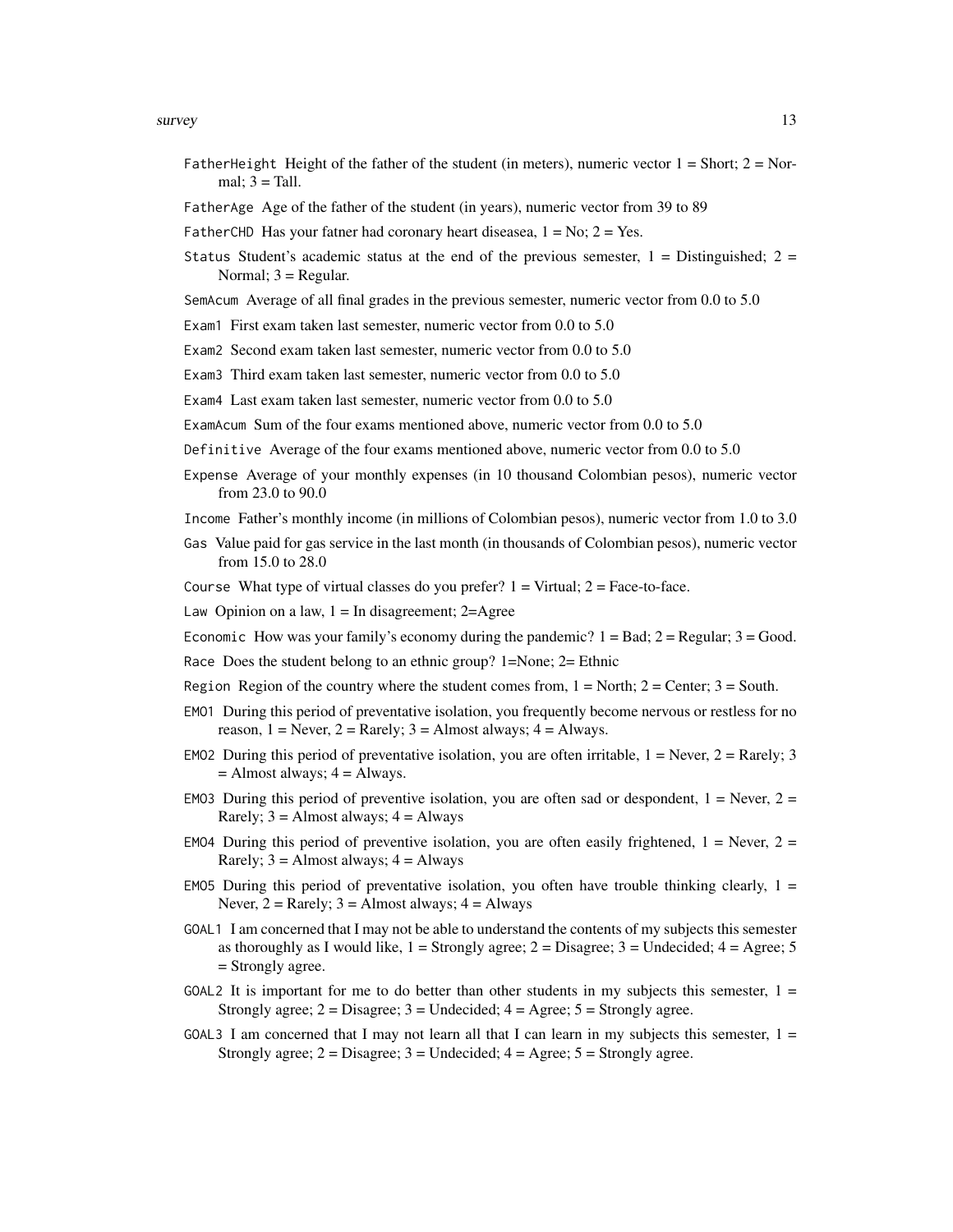- Pre\_STAT1 I like statistics,  $1 =$  Strongly agree;  $2 =$  Disagree;  $3 =$  Undecided;  $4 =$  Agree;  $5 =$ Strongly agree.
- Pre\_STAT2 I don't focus when I make problems statistics,  $1 =$  Strongly agree;  $2 =$  Disagree;  $3 =$ Undecided;  $4 = \text{Agree}$ ;  $5 = \text{Strongly agree}$ .
- Pre\_STAT3 I don't understand statistics much because of my way of thinking, 1 = Strongly agree;  $2 = Disagree$ ;  $3 = Undecided$ ;  $4 = Agree$ ;  $5 = Strongly agree$ .
- Pre\_STAT4 I use statistics in everyday life,  $1 =$  Strongly agree;  $2 =$  Disagree;  $3 =$  Undecided;  $4 =$ Agree;  $5 =$  Strongly agree.
- Post\_STAT1 I like statistics,  $1 =$  Strongly agree;  $2 =$  Disagree;  $3 =$  Undecided;  $4 =$  Agree;  $5 =$ Strongly agree.
- Post\_STAT2 I don't focus when I make problems statistics,  $1 =$  Strongly agree;  $2 =$  Disagree;  $3 =$ Undecided;  $4 = \text{Agree}$ ;  $5 = \text{Strongly agree}$ .
- Post\_STAT3 I don't understand statistics much because of my way of thinking, 1 = Strongly agree;  $2 = Disagree$ ;  $3 = Undecided$ ;  $4 = Agree$ ;  $5 = Strongly agree$ .
- Post\_STAT4 I use statistics in everyday life,  $1 =$  Strongly agree;  $2 =$  Disagree;  $3 =$  Undecided;  $4 =$ Agree;  $5 =$  Strongly agree.
- Pre\_IDARE1 I feel calm, 1=Nothing; 2= Little; 3= Quite a bit; 4= A lot.
- Pre\_IDARE2 I feel safe, 1=Nothing; 2= Little; 3= Quite a bit; 4= A lot.

Pre\_IDARE3 I feel nervous, 1=Nothing; 2= Little; 3= Quite a bit; 4= A lot.

- Pre\_IDARE4 I'm stressed, 1=Nothing; 2= Little; 3= Quite a bit;  $4=$  A lot.
- Pre\_IDARE5 I am comfortable, 1=Nothing; 2= Little; 3= Quite a bit; 4= A lot.
- Post\_IDARE1 I feel calm, 1=Nothing; 2= Little; 3= Quite a bit; 4= A lot.
- Post\_IDARE2 I feel safe, 1=Nothing; 2= Little; 3= Quite a bit; 4= A lot.
- Post\_IDARE3 I feel nervous, 1=Nothing; 2= Little; 3= Quite a bit; 4= A lot.
- Post\_IDARE4 I'm stressed, 1=Nothing; 2= Little; 3= Quite a bit; 4= A lot.
- Post\_IDARE5 I am comfortable, 1=Nothing; 2= Little; 3= Quite a bit; 4= A lot.
- PSICO1 I feel good, 1=Almost never; 2= Sometimes; 3= Frequently; 4= Almost always.
- PSICO2 I get tired quickly, 1=Almost never; 2= Sometimes; 3= Frequently; 4= Almost always.
- PSICO3 I feel like crying, 1=Almost never; 2= Sometimes; 3= Frequently; 4= Almost always.
- PSICO4 I would like to be as happy as others seem to be, 1=Almost never; 2= Sometimes; 3= Frequently; 4= Almost always.
- PSICO5 I lose opportunities for not being able to decide quickly, 1=Almost never; 2= Sometimes; 3= Frequently; 4= Almost always.

#### Details

survey

## Examples

- # data(survey)
- # maybe str(survey) ; plot(survey) ...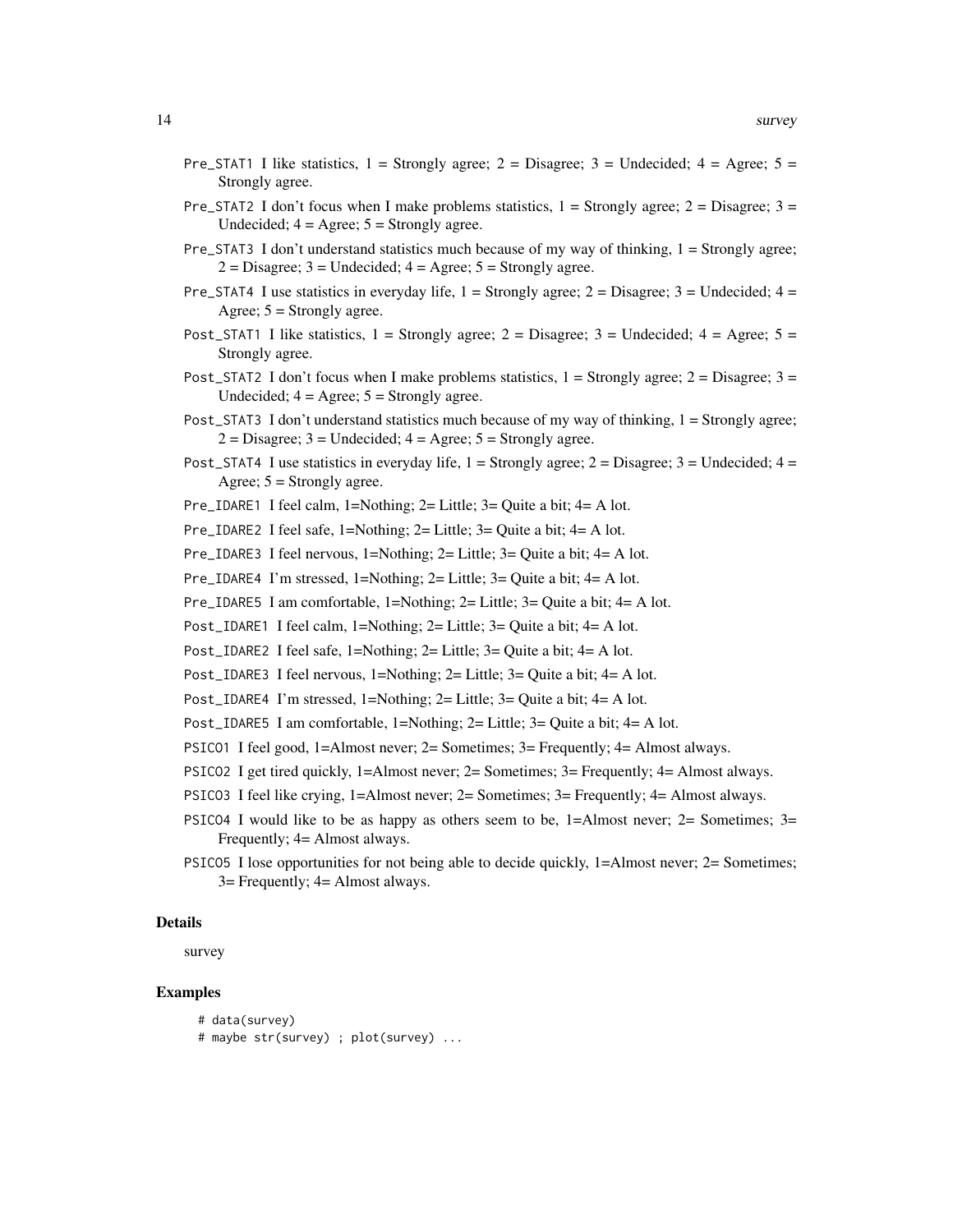<span id="page-14-0"></span>uis *uis*

# Description

uis

# Usage

uis

# Format

A data frame with 575 observations on the following 9 variables.

ID a numeric vector

AGE a numeric vector

- BECK a numeric vector
- IVHX a numeric vector

NDRUGTX a numeric vector

RACE a numeric vector

TREAT a numeric vector

SITE a numeric vector

DFREE a numeric vector

# References

Hosmer, D. (2013). Wiley Series in Probability and Statistics Ser. : Applied Logistic Regression (3). New York: John Wiley & Sons, Incorporated.

# Examples

```
# data(uis)
# maybe str(uis) ; plot(uis) ...
```